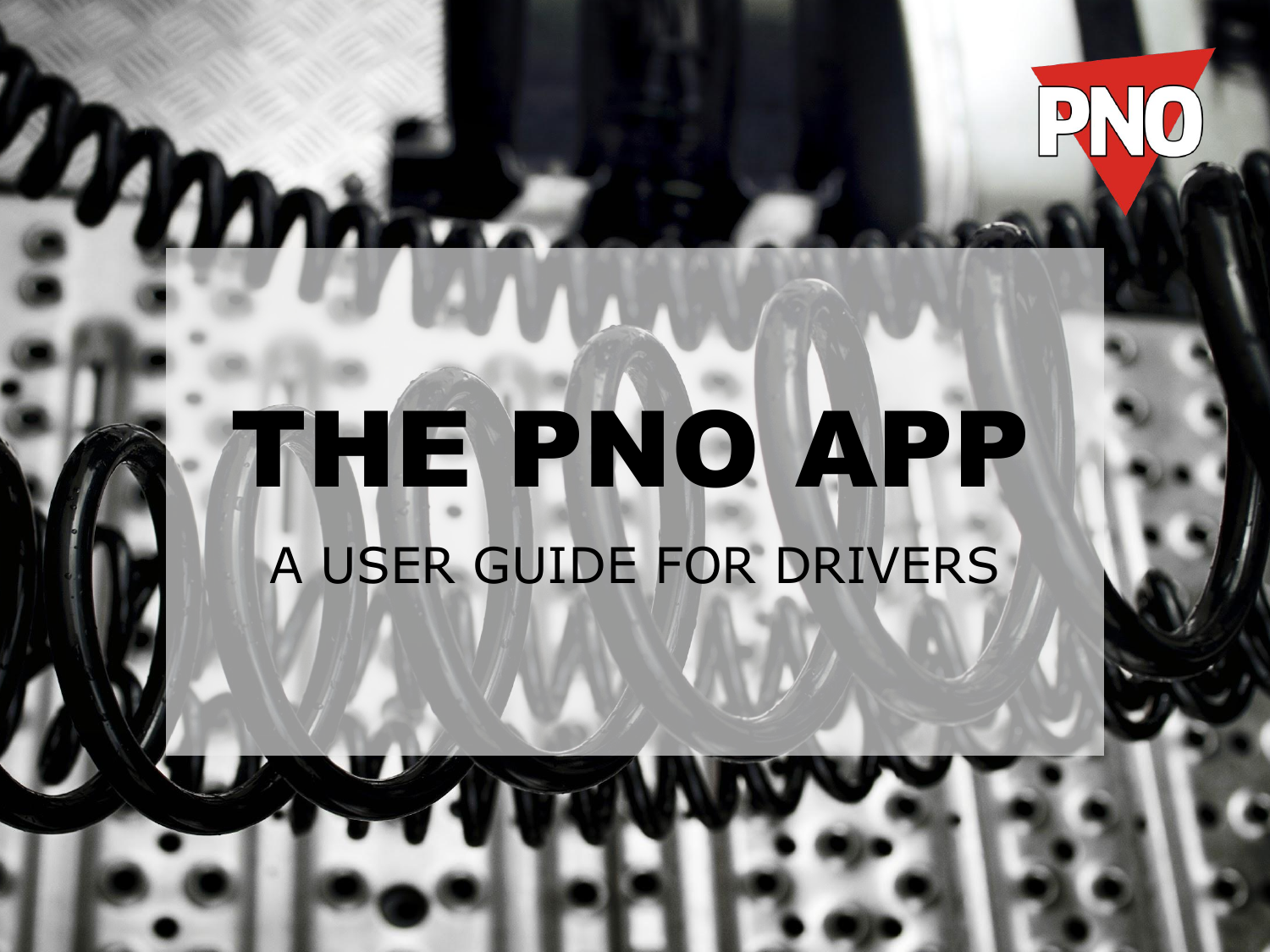## CONTENT

| <b>LOGIN AND CREATE PROFILE</b>                                      | 3  |
|----------------------------------------------------------------------|----|
| <b>PICK UP</b>                                                       | 5  |
| <b>PHOTO CHECK</b><br><b>MAKE CHECKLIST</b><br><b>REPORT DAMAGES</b> | 7  |
| <b>DROP OFF</b>                                                      | 12 |
| <b>DASHBOARD</b>                                                     |    |

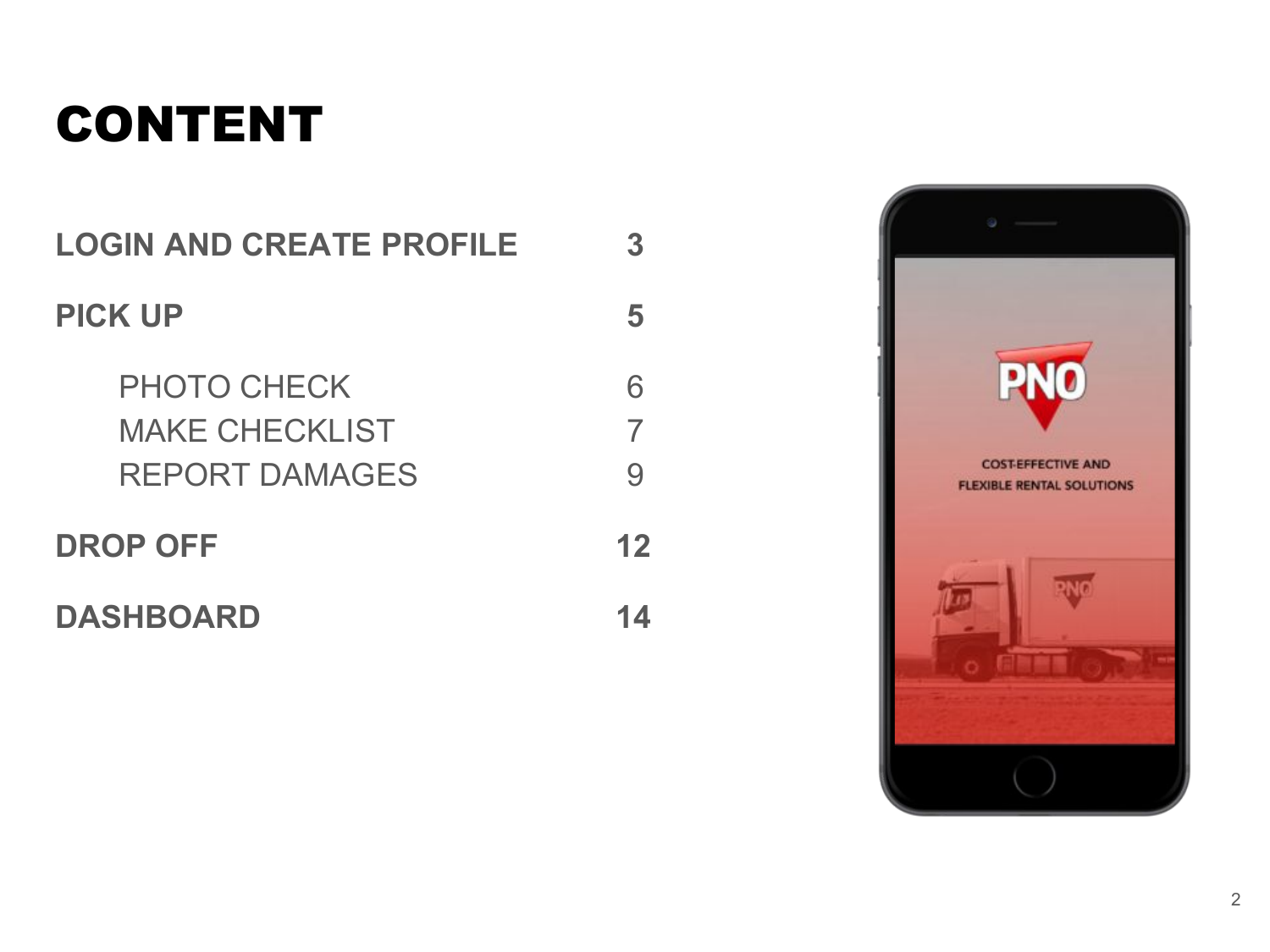#### **LOGIN AND CREATE PROFILE**



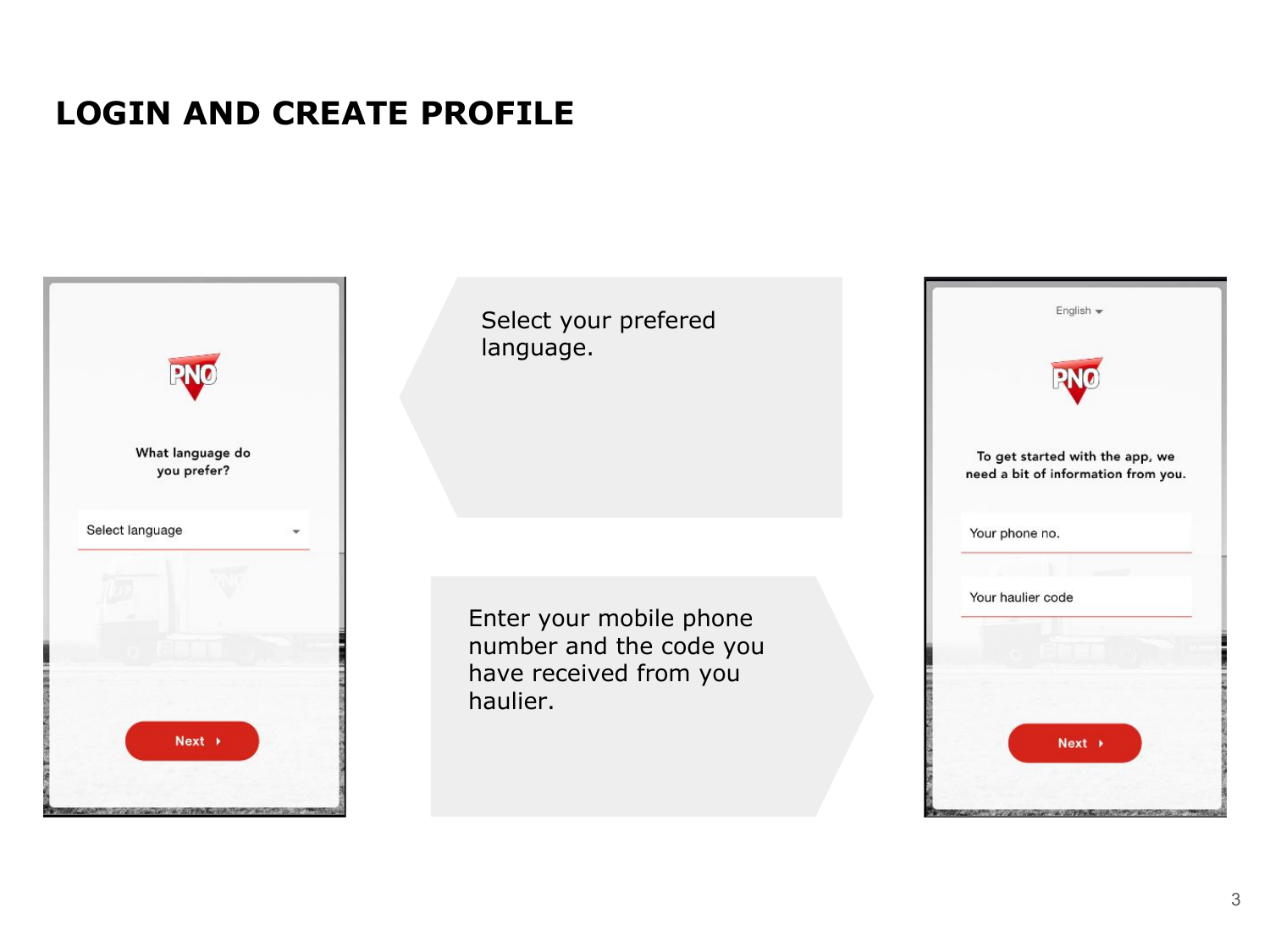#### **LOGIN AND CREATE PROFILE**



Enter the code received on SMS. The SMS is sent to the phone number entered on previous page.

Enter your name and nationality. Check if the pre-entered details are correct.

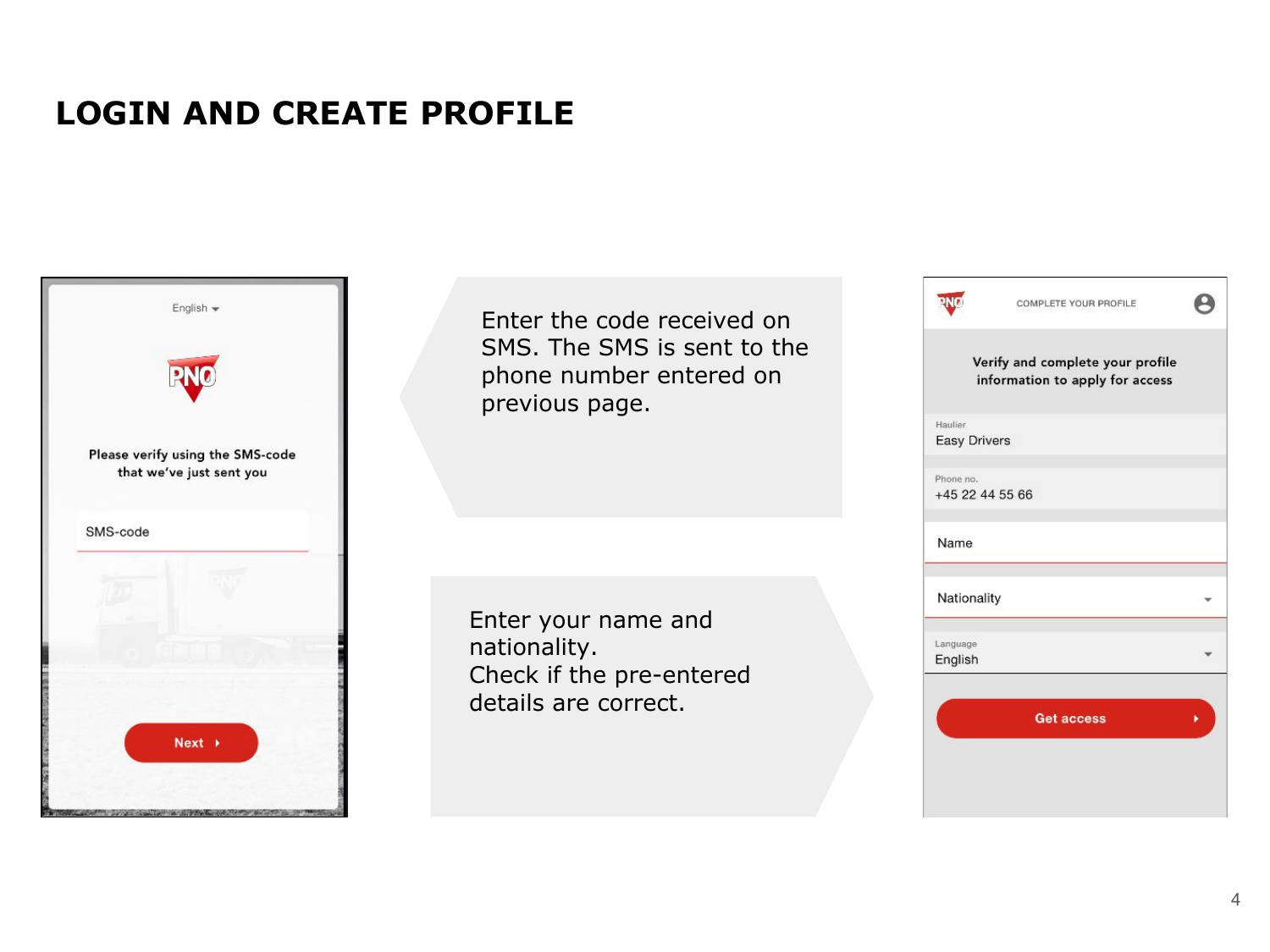#### **PICK UP TRAILER**



Choose "Pickup trailer" at your dashboard.

The camera will open if the access is granted (is done in settings on the phone). Hold the light rectangle above number plate. Number can also be manually entered below.

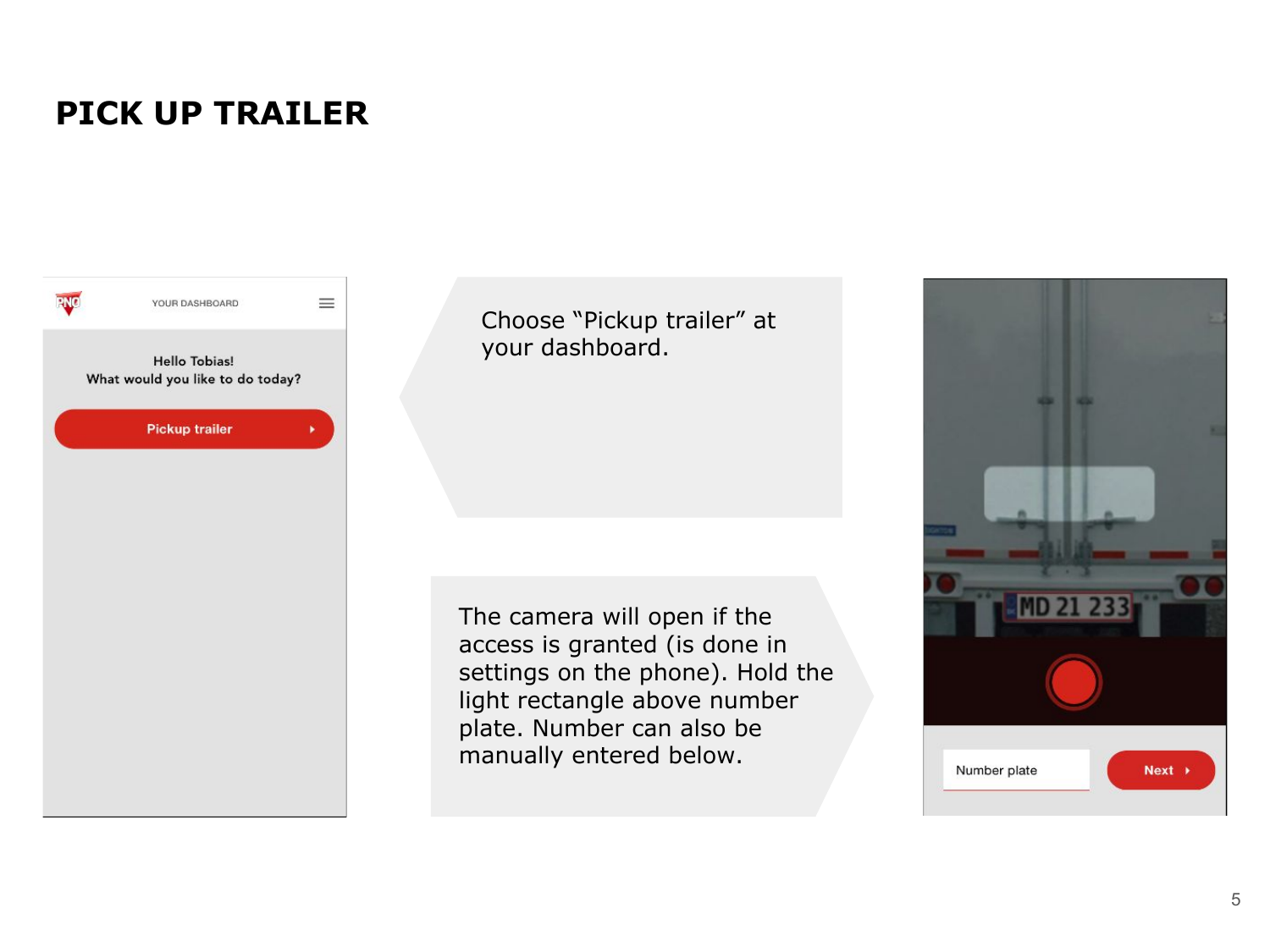### **PICK UP TRAILER > PHOTO CHECK**



**RNO** PICKUP / PHOTO CHECK Data on the recognized trailer is shown in menu. DK MD 21 233  $\blacktriangleleft$ To add photos of the Take a photo from all four angles: trailer's condition, press "Make photocheck".  $\overline{\bullet}$  $\bullet$ Pres camera icon to add  $\overline{a}$  $\bullet$ photos. Press "Complete photo check" when done. **Complete photo check** 

E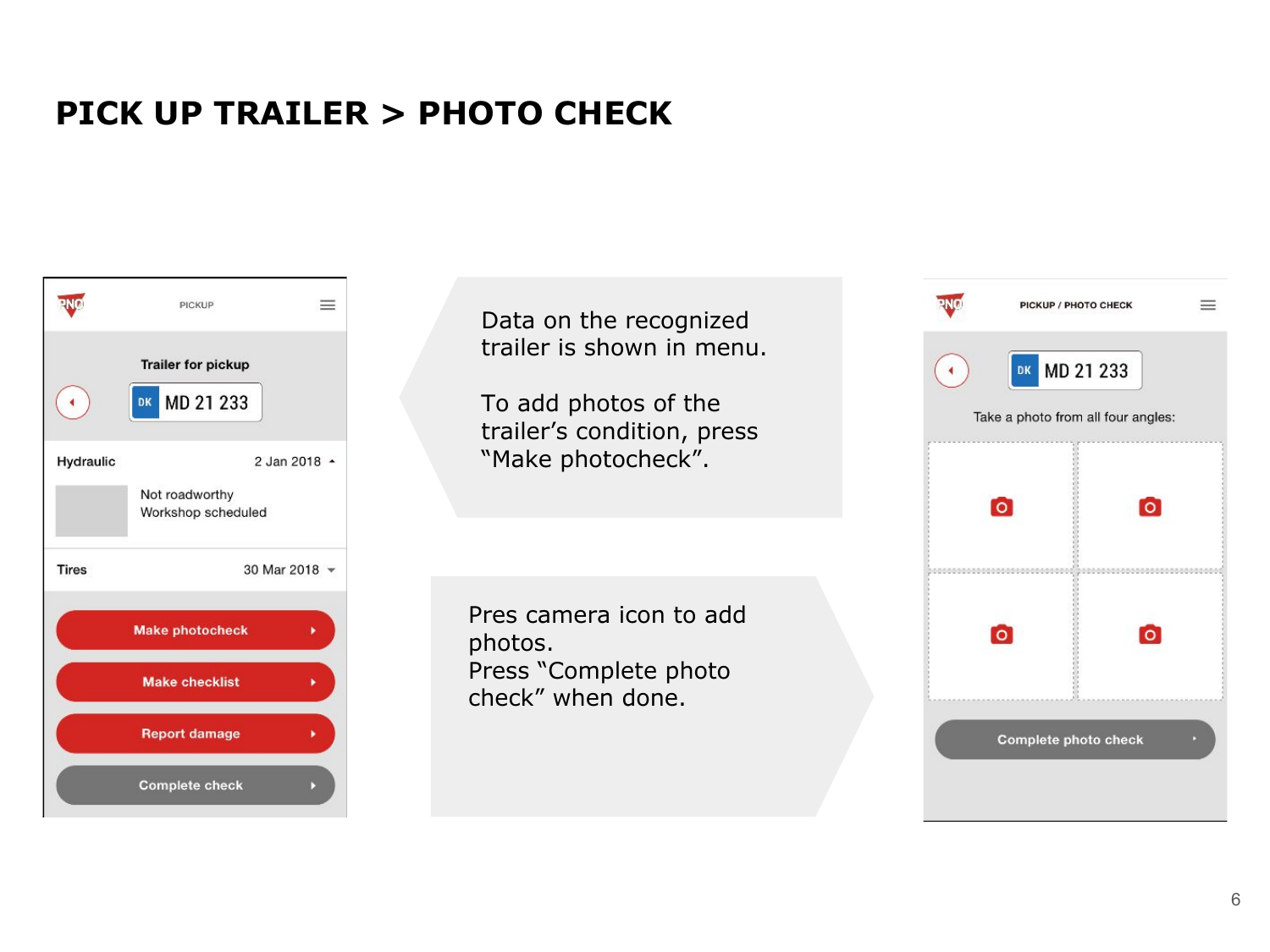#### **PICK UP TRAILER > MAKE CHECKLIST**



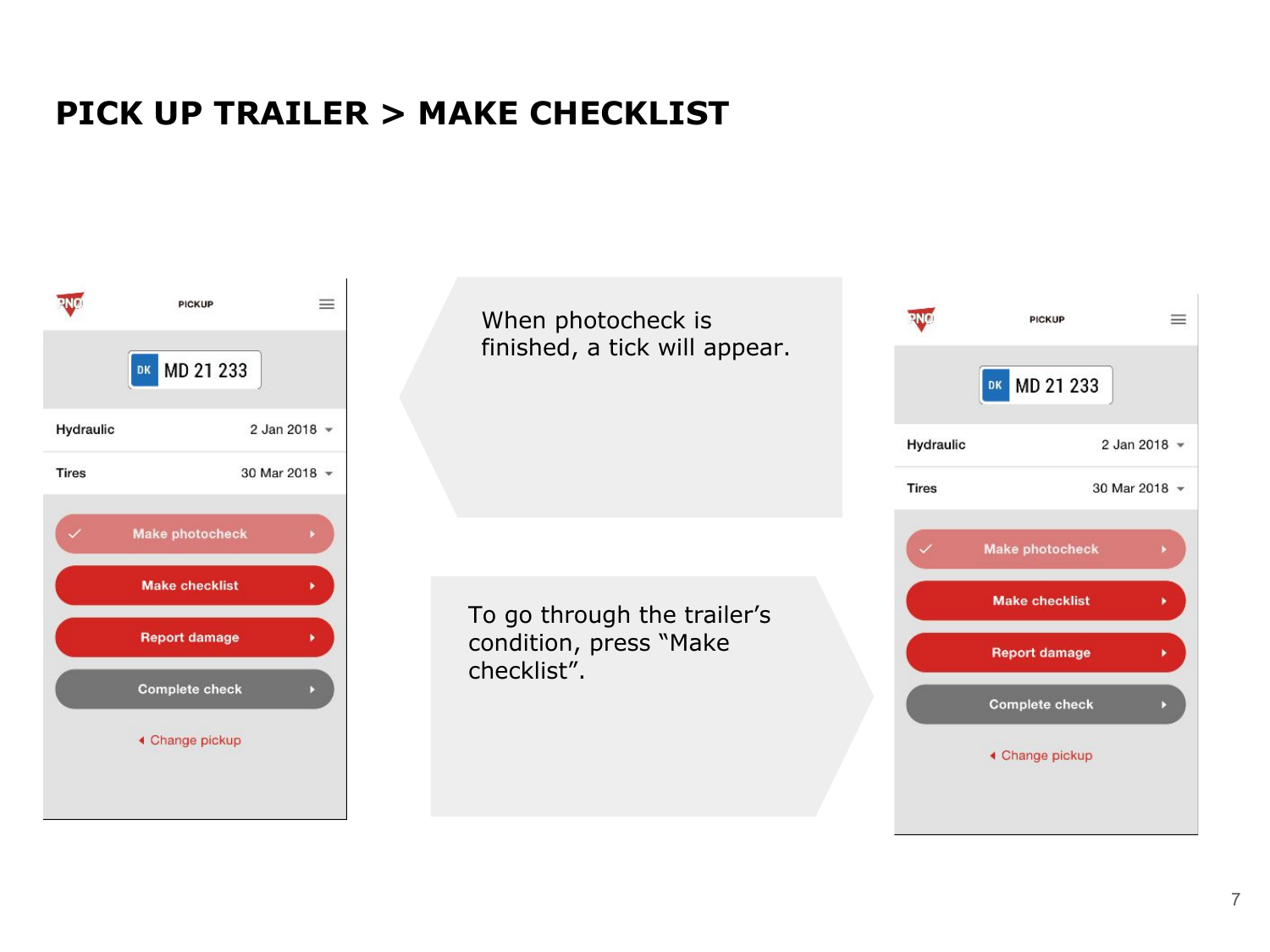#### **PICK UP TRAILER > MAKE CHECKLIST**



Mark each category with a green or red icon, based on if there are any issues or not.

Press "End inspection" when done.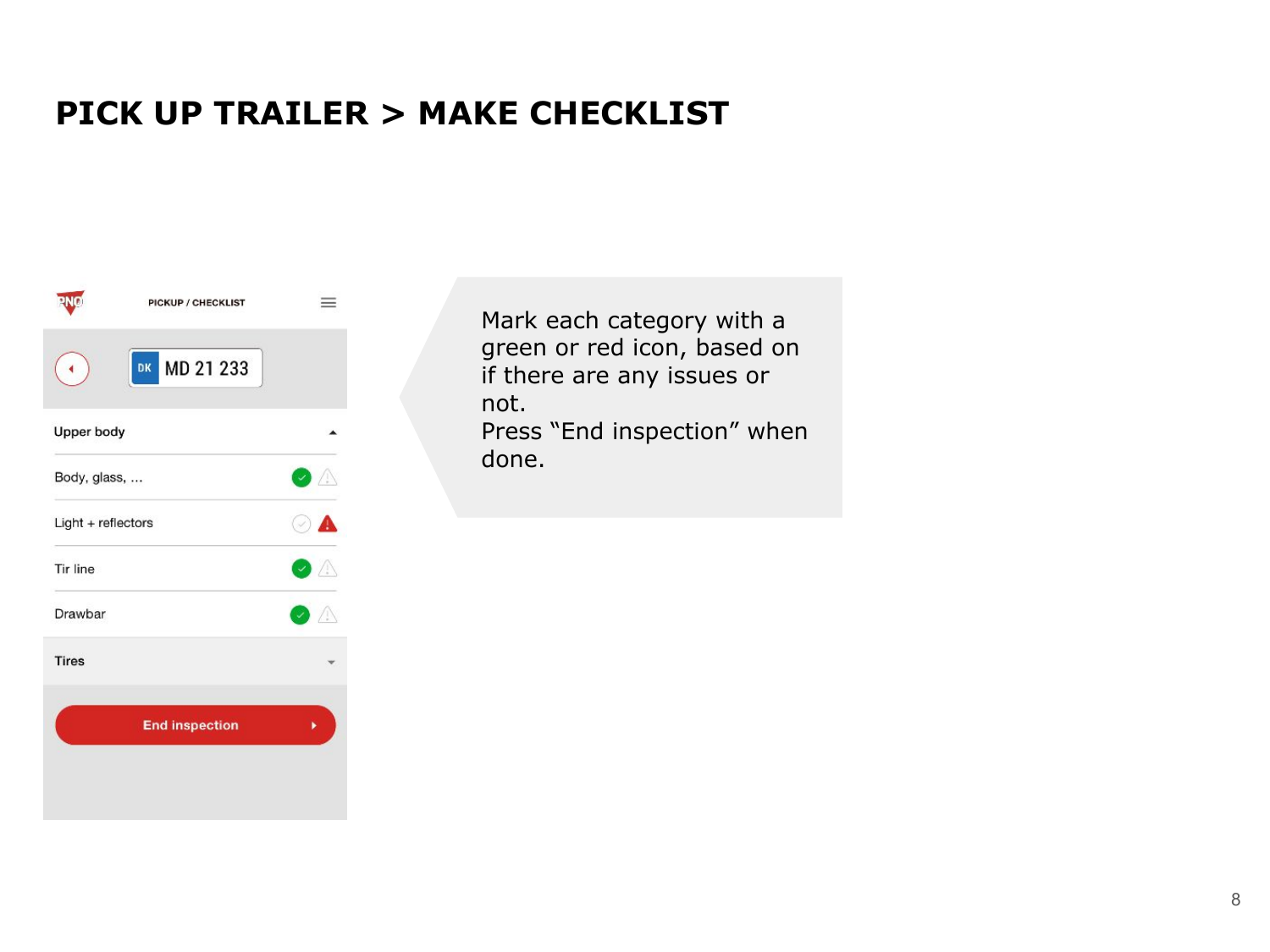#### **PICK UP TRAILER > REPORT DAMAGES**



The trailer's registered damages are shown below the number plate. Press the line to see more info.

If the trailer has unreported damages, press "Report damages". If not, press "Complete check".

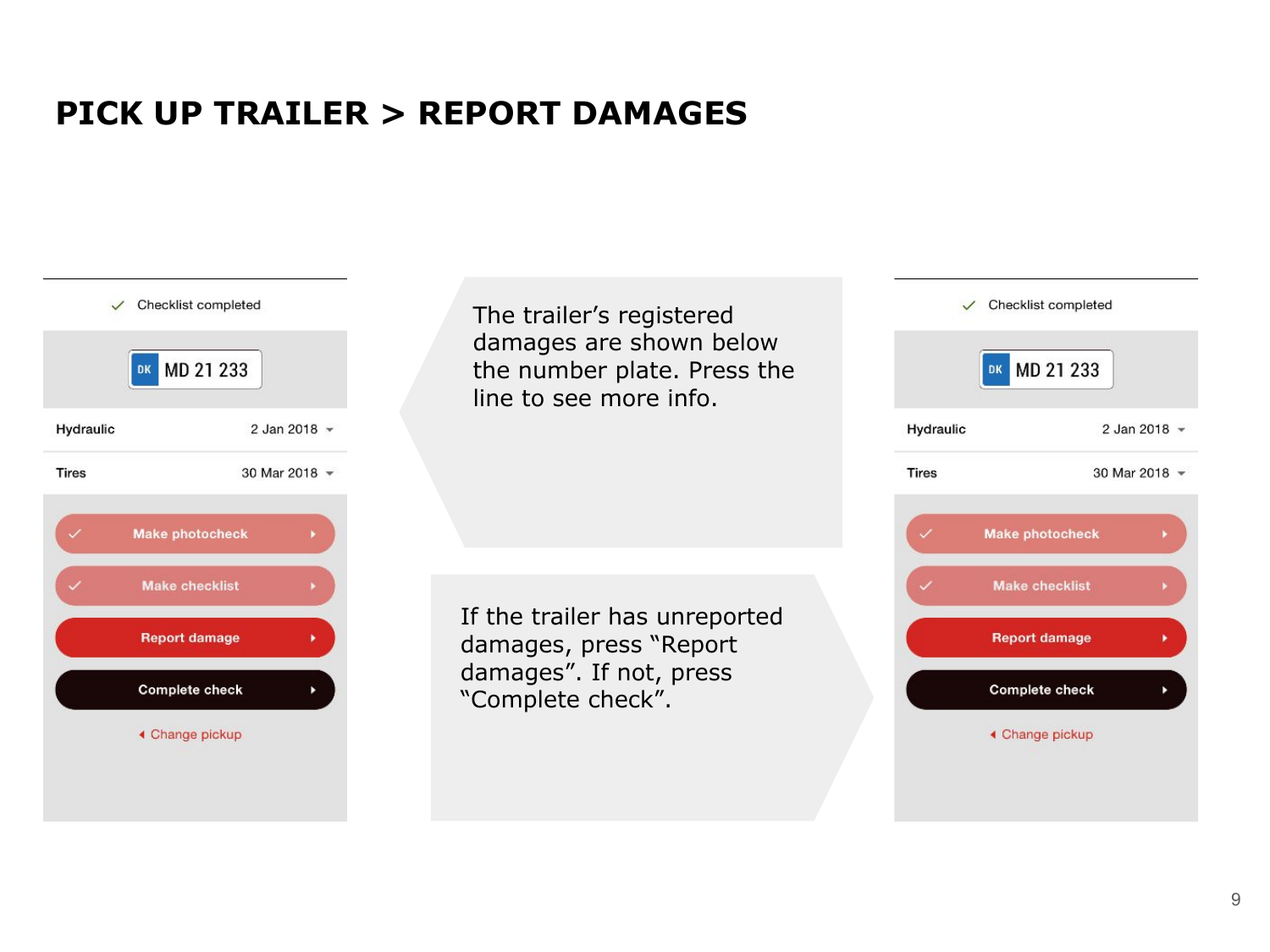#### **PICK UP TRAILER > REPORT DAMAGES**



To report a new damage, choose level of severity and damage type in the drop down menus.

Add pictures to the description of the damage by pressing the camera icon. When done, press "Create damage".

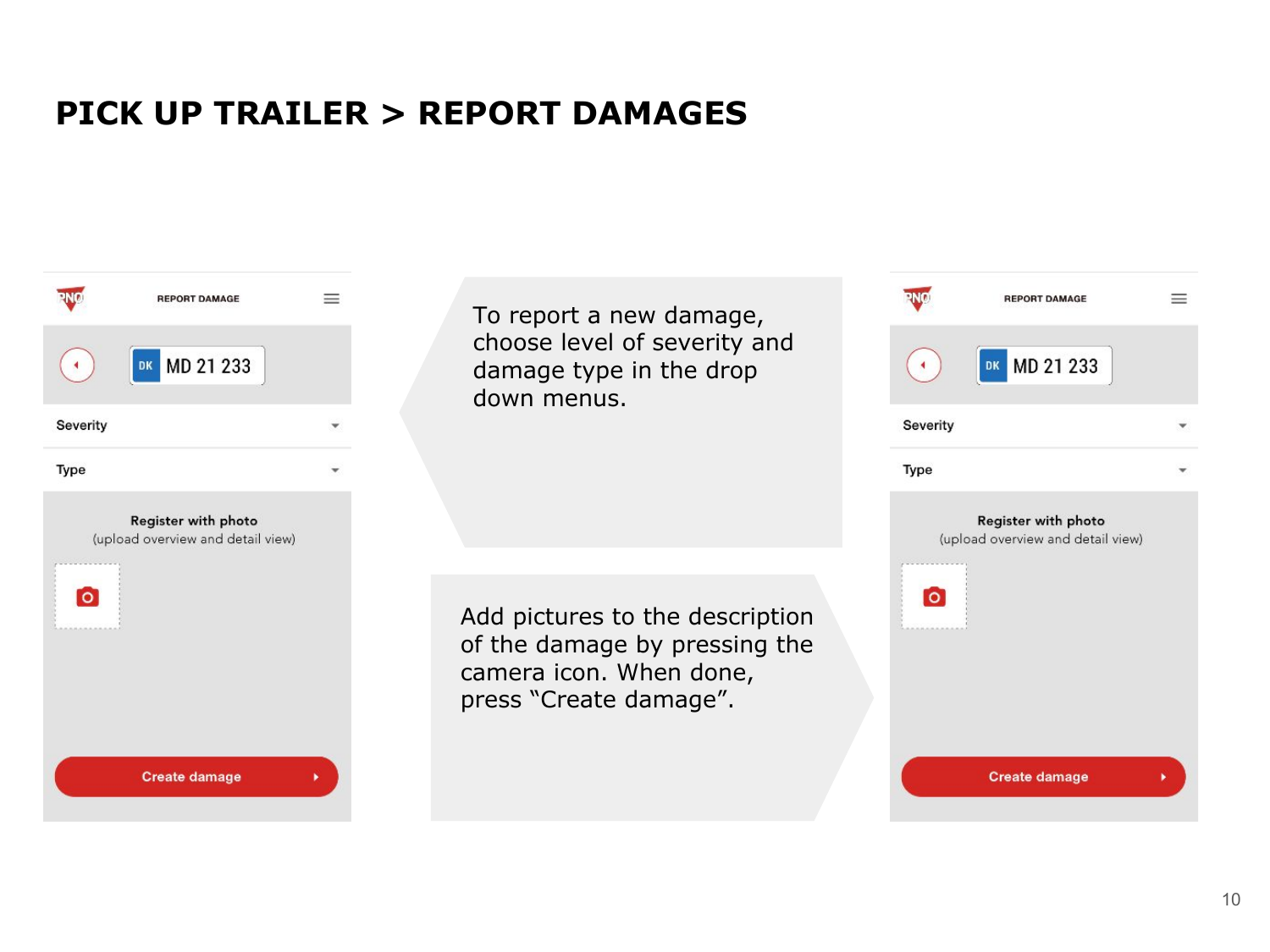#### **PICK UP TRAILER > REPORT DAMAGES**



The reported damage is now added to the damage list.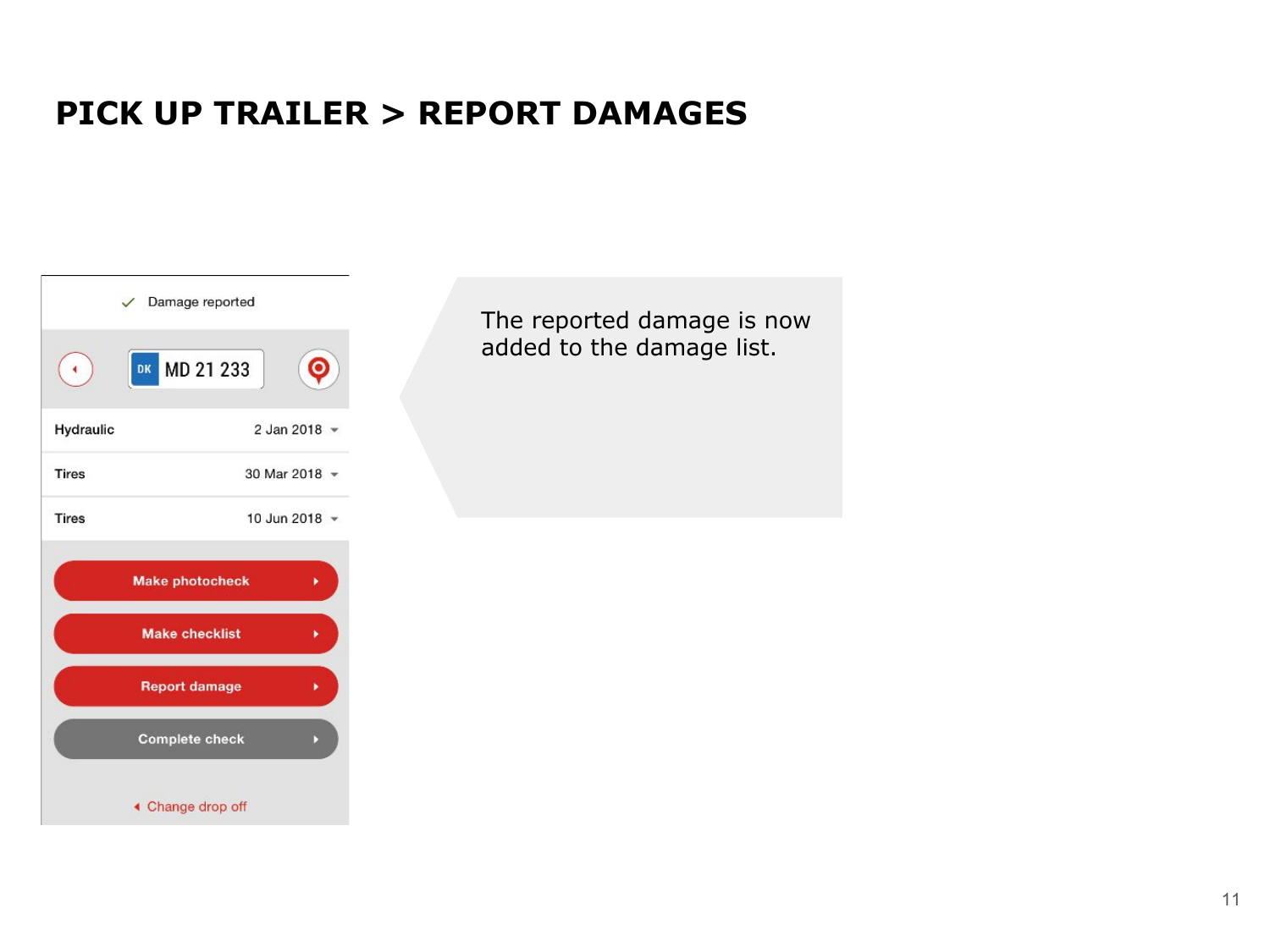#### **DROP OFF TRAILER**



To drop off a trailer, select the relevant number plate in dashboard menu.

Confirm the trailer's position on the map. If incorrect position, double tap the screen to place marker correct.

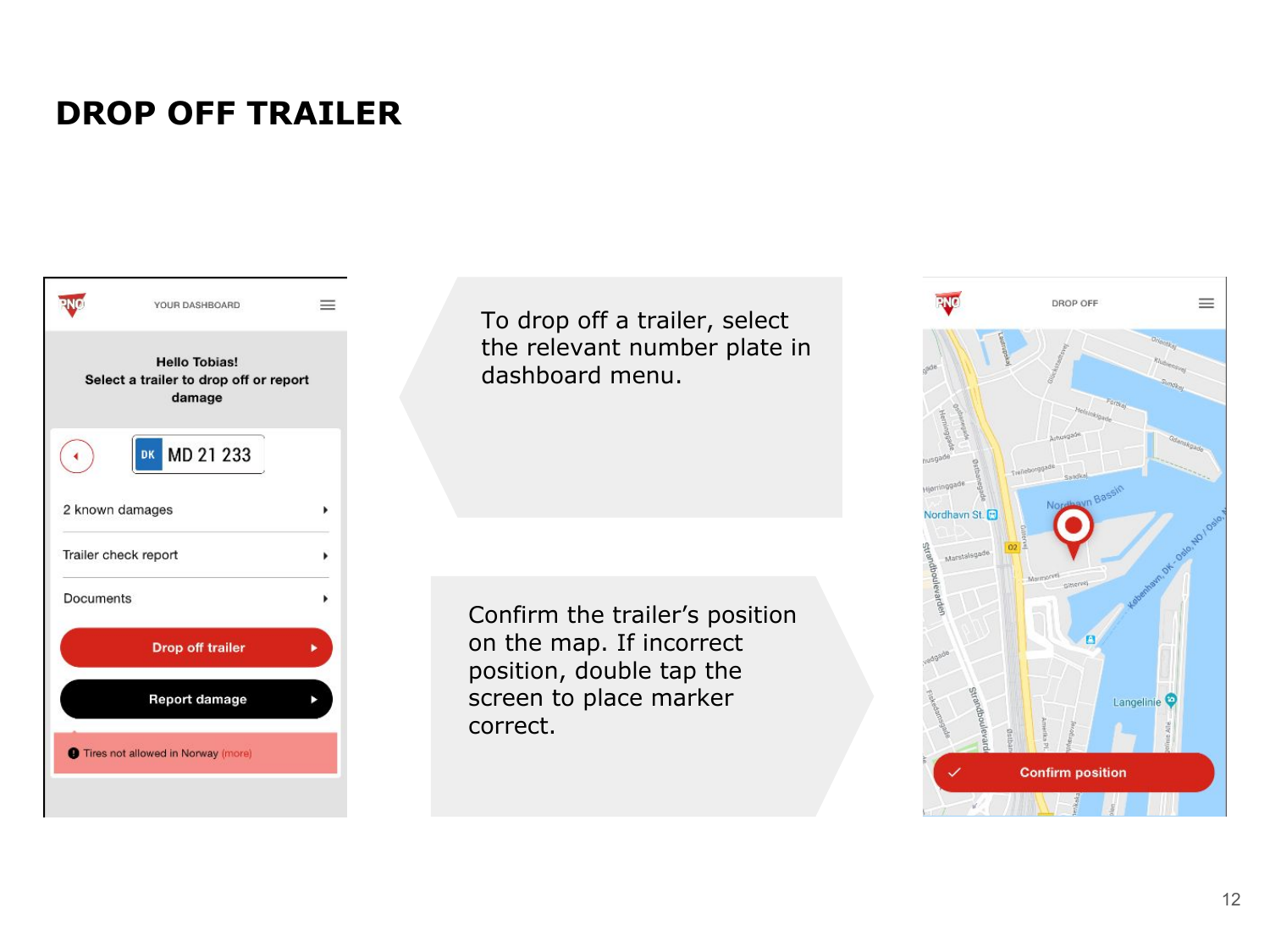#### **DROP OFF TRAILER**



Perform photocheck and checklist as done when performing the trailer pick up. Report damages if new ones have been created. When done, press "Complete check".